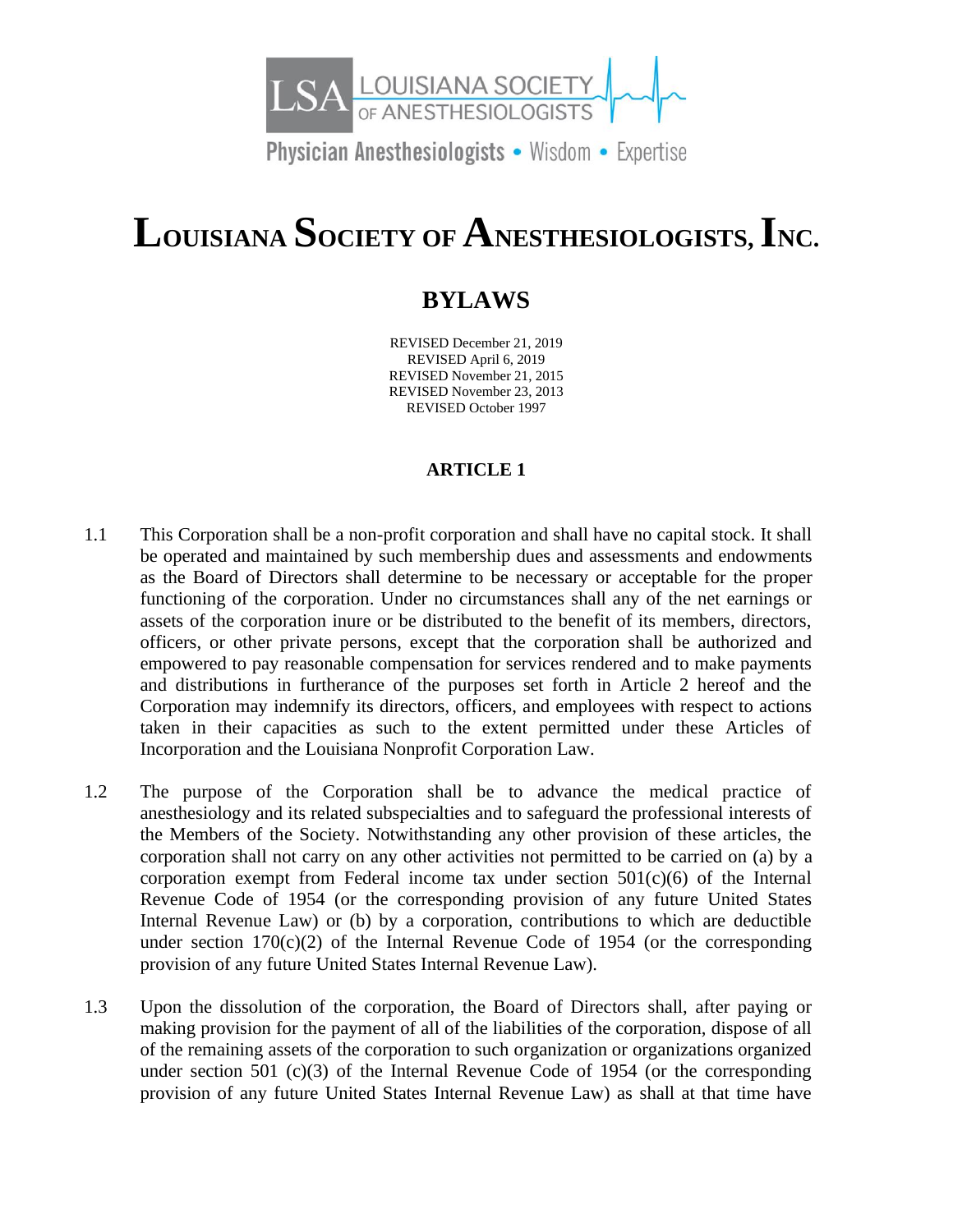purposes substantially similar to those of the Corporation, as the Board of Directors shall determine.

# **ARTICLE 2 - PURPOSE**

The purposes of the Louisiana Society of Anesthesiologists ("LSA" or the "Society") are:

- 2.1 To associate and affiliate into one organization all of the reputable doctors of medicine, osteopathy or other scientists in the state of Louisiana who are engaged in the practice of, or otherwise interested in the medical specialty of anesthesiology, critical care, pain management, or perioperative medicine.
- 2.2 To encourage specialization in this field and to make available to more people the benefits to be derived from the services of qualified physician anesthesiologists.
- 2.3 To advance the science and art of Anesthesiology and to stimulate interest and promote progress in the scientific and educational aspects of the specialty.
- 2.4 To seek the betterment of the individual members of this Society and to protect the member's interests within the structure of the Bylaws of this Society and the American Society of Anesthesiologists ("ASA").
- 2.5 To uphold, adhere to and promote the aims, principles and purposes of the ASA, as set forth in the Bylaws of that organization.
- 2.6 To use our medical education, expertise and wisdom to advocate for the health, safety and best medical care for our fellow citizens.

# **ARTICLE 3 - MEMBERSHIP**

- 3.1 Membership in the Society is a privilege and not a right.
- 3.2 Membership categories for the Society will be the same as those for the ASA as outlined in the ASA Bylaws.
- 3.3 Application to the Society is made via the ASA. Application should be made to the highest appropriate category of membership.
- 3.4 Active members are entitled to all rights and privileges of this Society. All other categories of members are entitled to participate in the functions and activities of this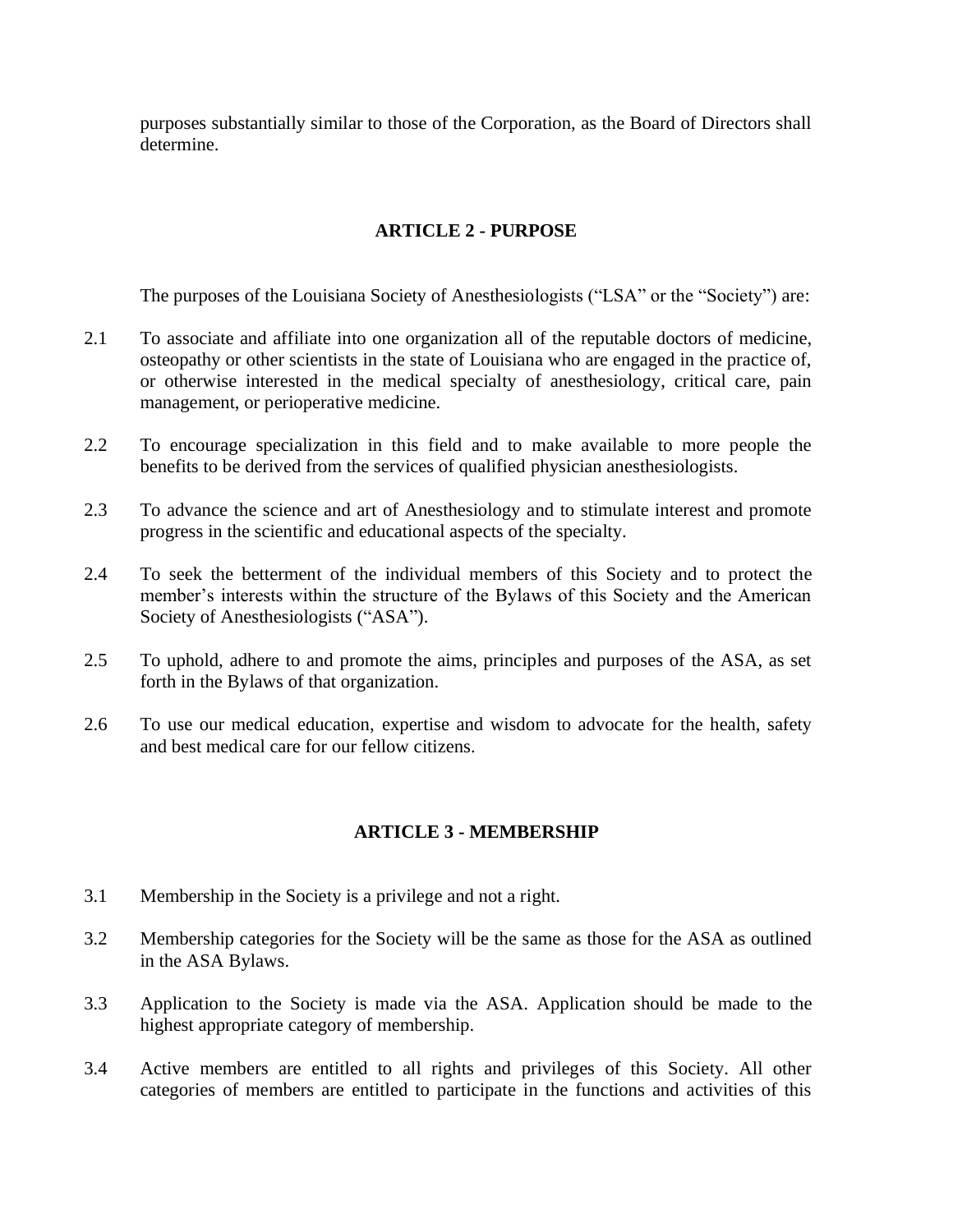Society, including membership on certain committees, but are not eligible for election to office and have no right to vote, except at meetings of committees on which they serve, unless otherwise permitted in these Bylaws.

## 3.52 **A member of this Society may be censured, suspended, or expelled for any valid cause including but not limited to:**

A. Revocation or suspension of license to practice medicine by a regularly constituted state authority.

- B. Conviction in a court of law of a felony or any offense involving moral turpitude.
- C. Conduct unbecoming of a physician.
- D. Any cause or act which is detrimental to this Society.
- E. Failure to abide by the provisions of these Bylaws.

F. Violations of standards of professional or ethical conduct as may be set forth in statements of the American Society of Anesthesiologists and/or this Society.

- 3.521 An ad hoc Membership Committee shall be convened by the President of the Society to investigate any cause or claim for censure, suspension, or expulsion which comes to the Society's attention, and determine if the matter shall be pursued.
- 3.522 If the ad hoc Membership Committee determines that the matter will be pursued, it shall prepare written notice which will set forth the matter in question with sufficient particularity so that the member will be cognizant of the question to be inquired about and which will inform the member that there will be an opportunity to be heard in their own defense before the ad hoc Judicial Committee. At the same time the member will be notified of the date, time, and place of the hearing.
- 3.523 The ad hoc Membership Committee shall provide the written notice to the member involved and to the Chairman of the ad hoc Judicial Committee and may forward additional reports on the matter to the ad hoc Judicial Committee as it deems appropriate with written copies of same to the member involved.
- 3.524 The ad hoc Judicial Committee shall investigate as it deems proper, and shall give the member involved at least thirty days notice of the date, time, and place of the hearing. At the hearing the member shall have the opportunity to speak in defense, to present a written statement, and to produce documents and witnesses; the member is entitled to legal counsel. Should the member fail to appear at the hearing without prior approval of the Committee, the hearing may continue in the member's absence. The Committee may consider the matter on the basis of the notice and reports from the ad hoc Membership Committee; other documentation; written statements from the member involved; and such other investigations as it deems necessary and proper.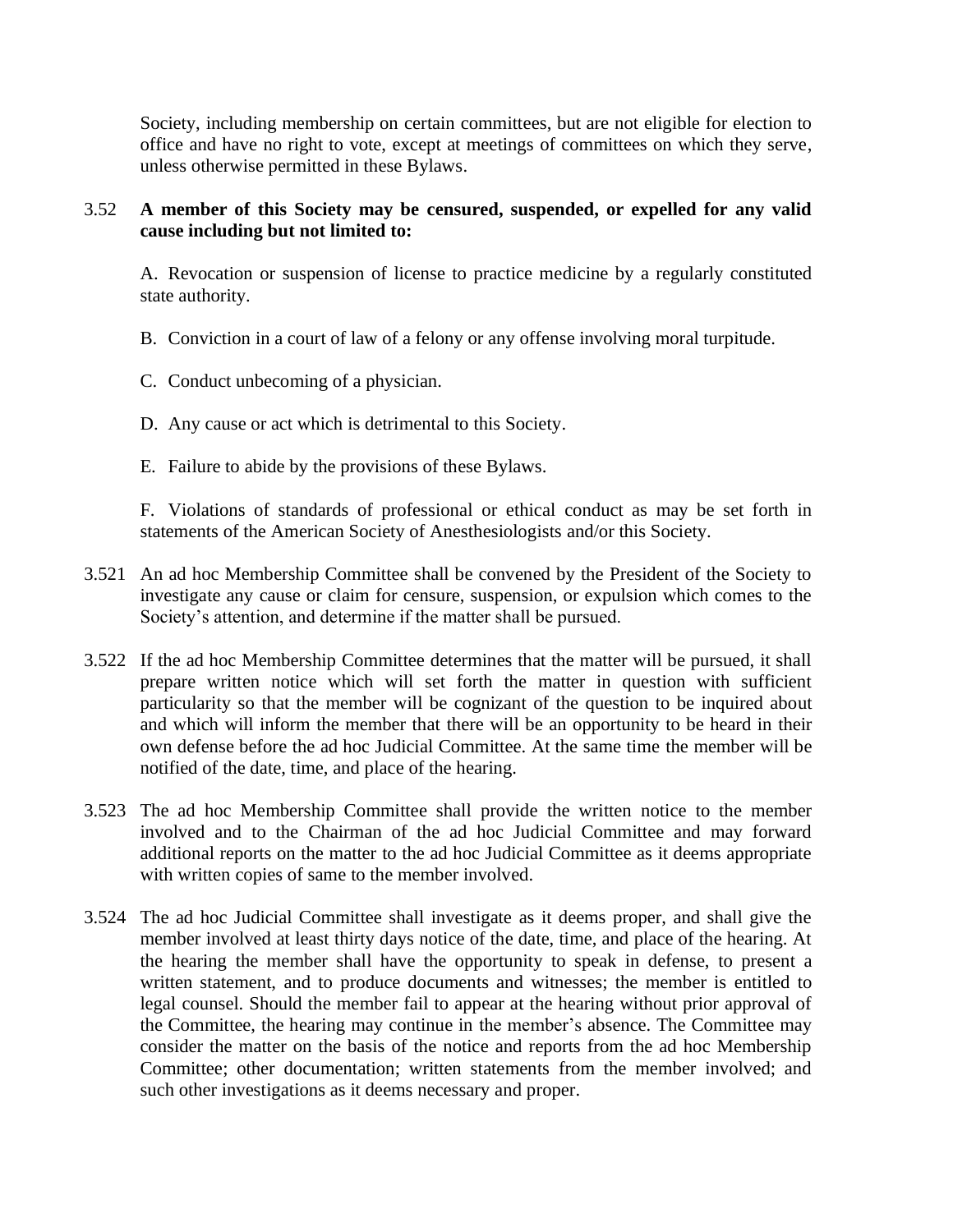- 3.525 The ad hoc Judicial Committee shall make a written report to the Board of Directors stating the matters set forth in the notice of the Membership Committee, the findings of fact of the ad hoc Judicial Committee, and the recommendations of the Judicial Committee. The findings of fact by the ad hoc Judicial Committee shall be considered conclusive by the Board of Directors.
- 3.526 At the next meeting of the Board of Directors following receipt of the ad hoc Judicial Committee's report, the Board shall consider and act upon same, determining, by resolution, whether the member shall be disciplined and the nature of the disciplinary action, if any. The decision of the Board is final.
- 3.527 Suspension of a member shall be for a definite period of time and may, in the sole discretion of the Board of Directors, be commuted. During the period of suspension the member is not entitled to exercise any of the rights or privileges of membership in the Society, and shall be deemed not a member in good standing. If the member holds elected office, the position shall be declared vacant. Expulsion of a member shall terminate all rights and privileges as a member, and any position in this Society held by such person shall be declared vacant.
- 3.528 A member who has been expelled from membership as provided for in these Bylaws may make application for reinstatement by making a new application for membership, and provided that a year has elapsed since the date the member was expelled, or since rejection of a prior application for reinstatement.
- 3.529 Any member disciplined in any degree in this Society, having exhausted all means of appeal in this Society, shall have the right to appeal from the final decision of this Society to the Judicial Committee of the American Society of Anesthesiologists. Such appeal must be made within thirty days of the final action of the Society.

#### **ARTICLE 4 - DUES**

- 4.1 Dues shall be determined annually by the Board of Directors in the amount necessary to confer the proposed budget for the following year. An assessment may be imposed at any time only after the approval of at least three-fourths of the full Board of Directors.
- 4.2 Dues shall be due and payable on January 1 of each year.
- 4.21 Unpaid dues become delinquent on July 1st of the calendar year in which they were due. Unpaid assessments become delinquent on the first day of the third month after they are announced. Delinquency will result in expulsion from the Society unless full payment of the delinquent account is received within two months. A member expelled for non-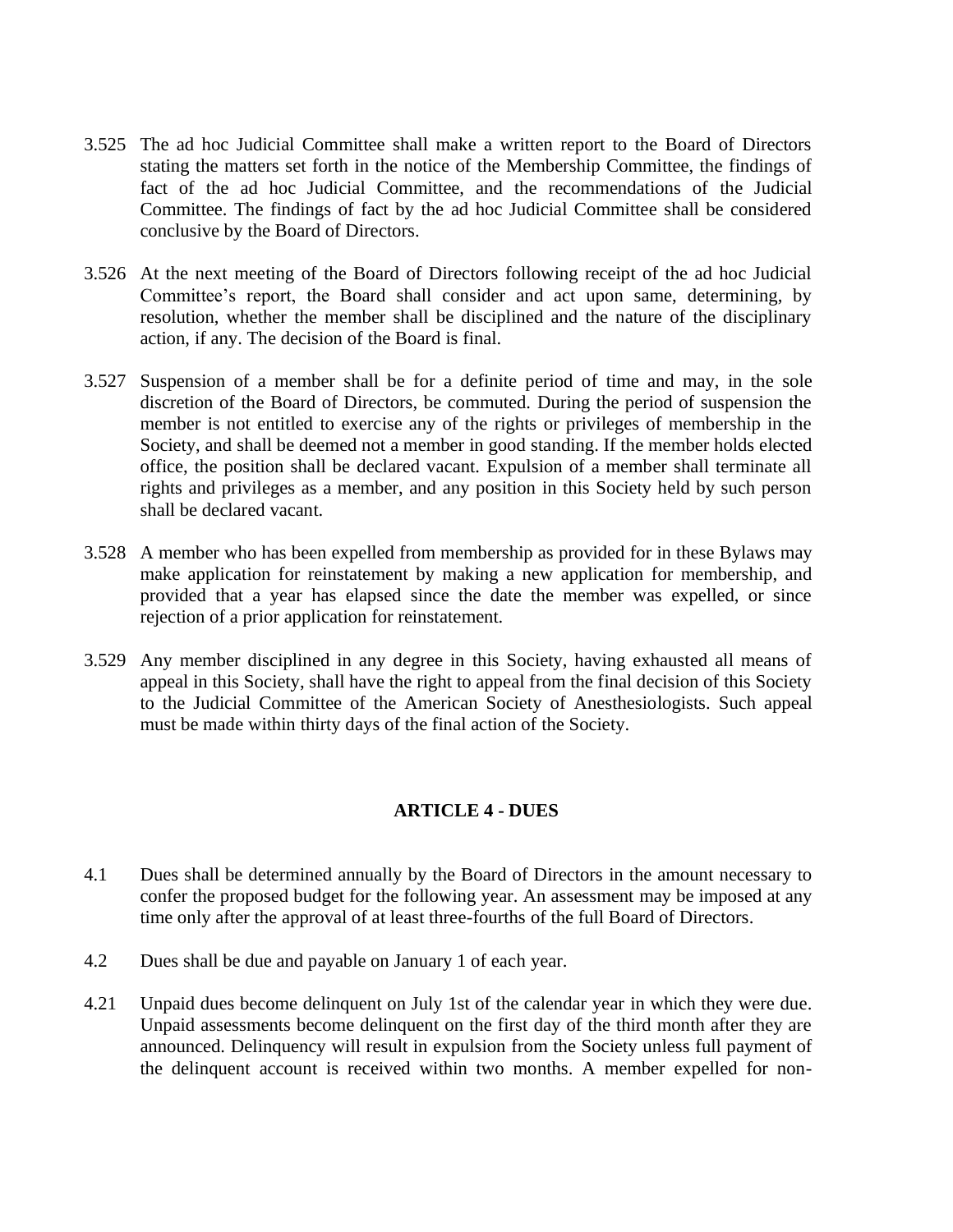payment of annual dues or assessments may be reinstated immediately by paying the dues or assessments in arrears.

### **ARTICLE 5 - MEETINGS**

- 5.1 The Society shall endeavor to hold an Annual Meeting at which policy may be determined. A scientific and/or advocacy program may be presented. Elections of officers and other business, which may properly come before such a meeting, may be conducted. The time, place and content of the Annual Meeting shall be determined by the Board of Directors and the Annual Meeting Committee. If an annual meeting is not to be held in a calendar year then the Board of Directors shall report to the Society membership good reason why, and shall provide a summary of the state of the Society since the last Society annual meeting and a plan for a future annual meeting.
- 5.2 Special and interim meetings of the Society may be called at a time and location to be determined by the Board of Directors.
- 5.3 The Secretary shall provide written notice to each member in good standing with the time, place, and purposes of all meetings.
- 5.4 Each Active member present and in good standing shall have one vote at a meeting of the Society. A quorum shall consist of those present. A majority of those Active members in good standing present and voting shall be required for passage of any motion or resolution, or enactment of any other action, except as otherwise provided for by these Bylaws or by the rules of order in force at that meeting.
- 5.5 Any member may submit a proposition or resolution for vote at the annual meeting. The proposition must be submitted to the President of the Society in writing at least 30 days before the meeting. During the new business segment of the meeting resolutions and propositions may be accepted from the floor for vote at the discretion of the meeting chairman.

#### **ARTICLE 6 - ELECTION OF OFFICERS**

6.01 The elected officers of the Society shall be a President, President-Elect, Secretary, Treasurer, ASA Director, and ASA Alternate Director. The Secretary and Treasurer positions will be filled by the same person. The order and conduct of all elections are to be determined by the LSA Board of Directors except as otherwise provided for in these Bylaws.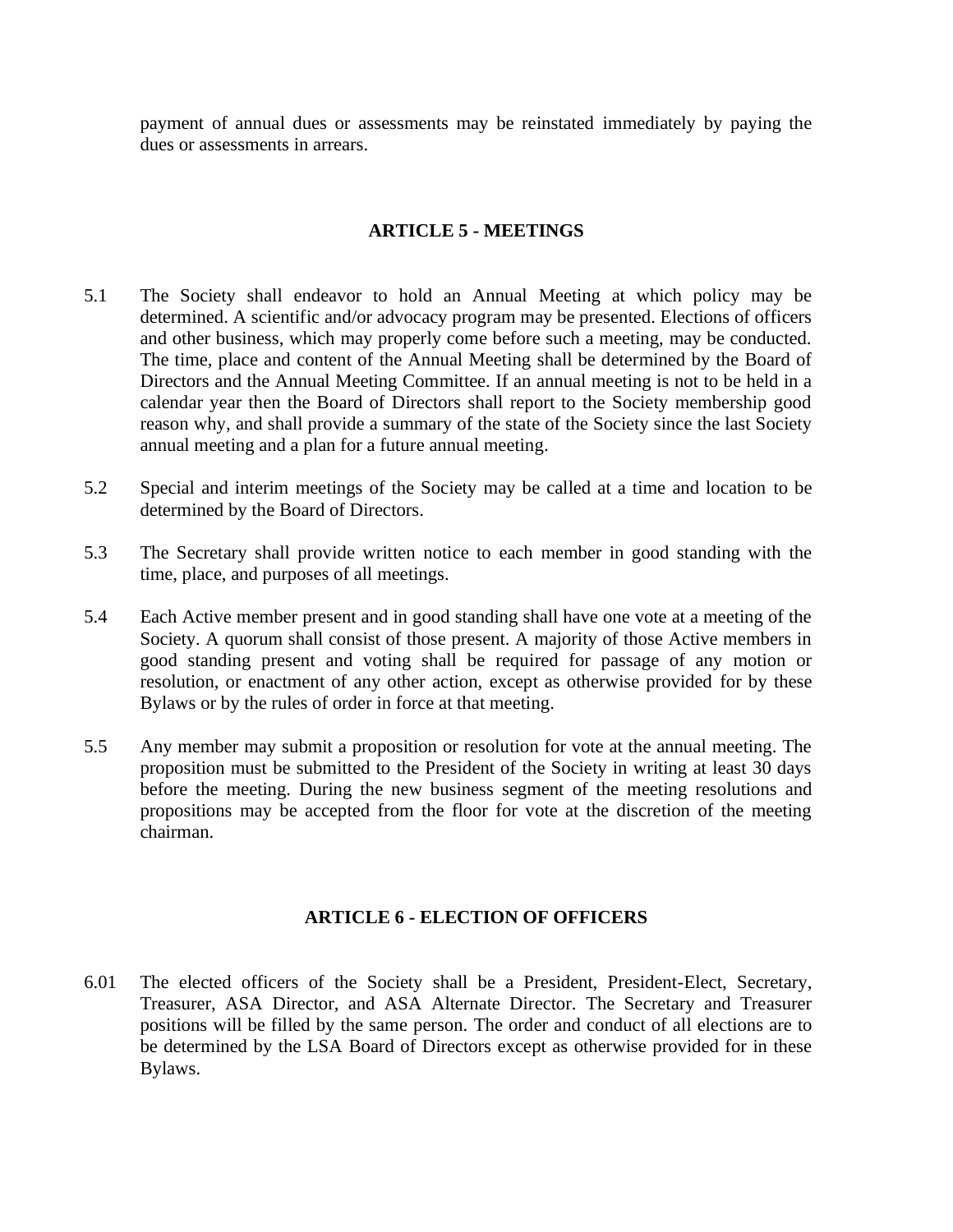- 6.02 Only active members in good standing shall be eligible to be elected to and hold office in the Society. In accordance with ASA bylaws, all Directors and Alternate Directors shall have been an active member of this or other component society and an active member of the ASA for at least two years prior to election.
- 6.03 The LSA Board of Directors shall submit nominations for elected office to the Secretary at least thirty days prior to the announced election in accordance with these Bylaws for officers whose term is expired or whose office is vacant. In addition to those members nominated by the Board, any member in good standing may submit a written nomination for office to the Secretary for consideration.
- 6.04 The officers shall be elected by the voting members of this Society. The candidate receiving the majority of votes of the members voting shall be elected; should no candidate receive a majority on the first ballot, the candidate receiving the least votes shall be removed from consideration, and another ballot taken, this procedure being repeated until one candidate has been elected.
- 6.05 The candidate elected as ASA Alternate Director shall also automatically serve as a Delegate to the House of Delegates of the American Society of Anesthesiologists.
- 6.06 The term of office of the elected officers of this Society shall be as follows.
- 6.07 The President, Immediate Past President, Secretary, and Treasurer shall serve for two calendar years. The President-Elect shall serve for one calendar year, and then assume the office of the President.
- 6.08 The ASA Director, and ASA Alternate Director shall serve for the term (currently three years) specified by the American Society of Anesthesiologists.
- 6.09 Any member elected to fill a vacant office shall serve from the time of election to the normal expiration of that office's term.
- 6.10 Vacant office shall be filled by the normal election process following the occurrence of the vacancy, provided that in the interim the President of the Society may appoint any qualified member to fill the vacancy if it is deemed necessary, such appointment being subject to confirmation by the Board of Directors.
- 6.11 An elected officer of this Society may not serve more than three consecutive terms for any one office unless a 2/3 or greater majority of the vote for the fourth and subsequent terms is received.

#### **ARTICLE 7 - DUTIES OF OFFICERS**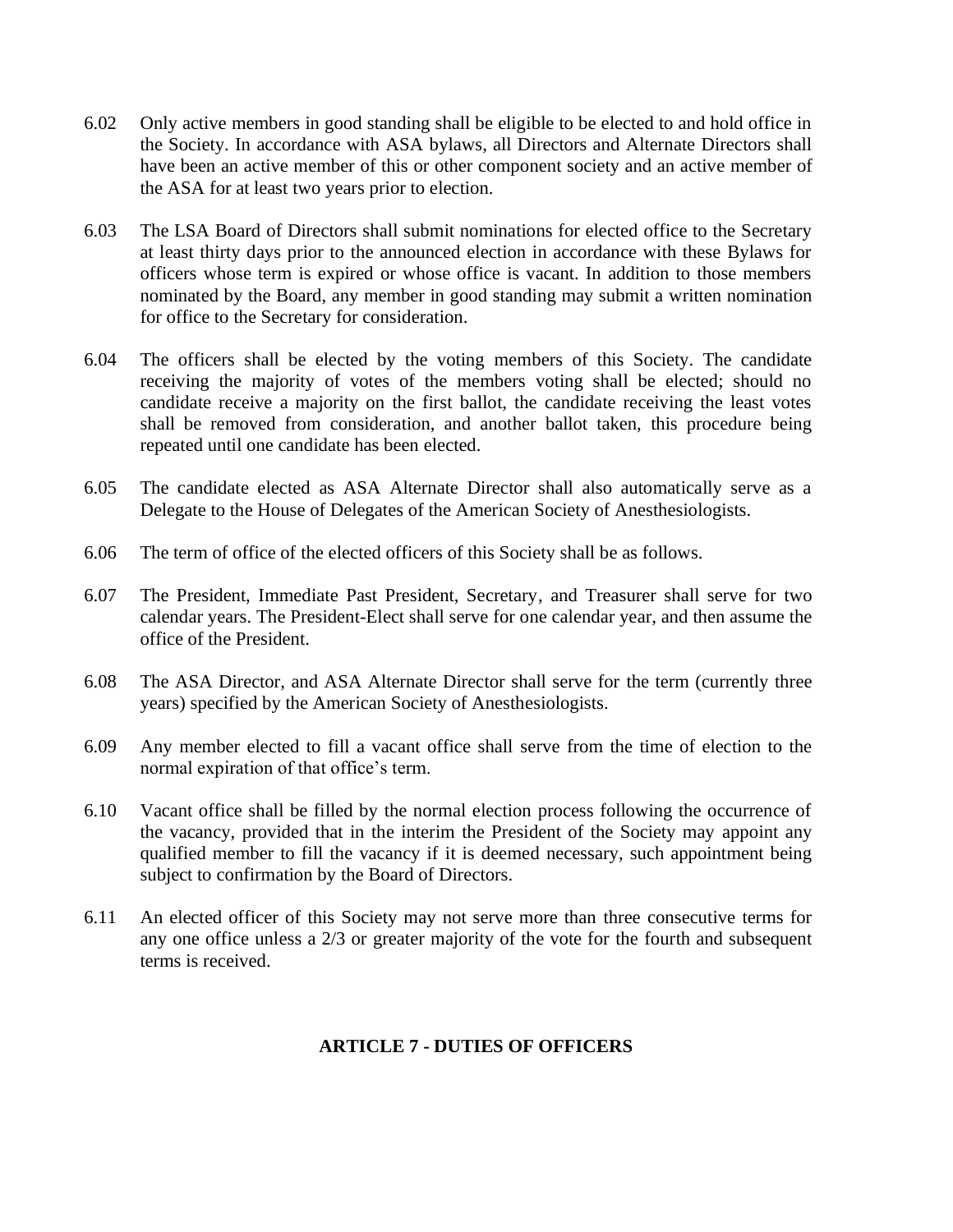- 7.01 The President shall have general supervision and direction of the affairs of the Society; shall serve as Chairman of the Board of Directors and Chairman of the Executive Committee; shall preside at meetings of the Board of Directors, the Executive Committee, and at any LSA meetings; shall fill vacant office as prescribed in the Bylaws; shall appoint the chair and members of all committees except as otherwise provided for herein or by the Society; shall deliver a report to the Board of Directors and the membership of the Society at the close of the term of office; and shall perform such other duties as custom, necessity, and parliamentary usage require, or as otherwise as provided for in the Bylaws or as directed by the Board of Directors or by the Society.
- 7.02 The President-Elect shall assist the President in the performance of duties; shall assume the duties of the President when the President is absent; shall perform such duties as directed by the President, the Board of Directors, or the Society; and shall automatically assume the office of President should it become permanently vacant, until elections can be duly conducted.
- 7.03 The Immediate Past President shall provide continuity between administrations, and contribute knowledge and experience to the officers and members of the Society.
- 7.04 The Secretary shall perform the duties designated in the Bylaws of the American Society of Anesthesiologists for the secretary of a component society; shall take actions to promote membership in the Society; shall correspond with directors of training centers in the state of Louisiana to gain information needed to assist eligible individuals to become Fellow, Resident or Medical Student members and then to progress to Active membership when qualified; shall also correspond with relevant persons in organizations or practices in the state of Louisiana to gain information needed to assist eligible individuals to become members in other categories; the Secretary or designee shall serve as recording secretary at the meetings of the Society, it Board of Directors, and its Executive Committee; and shall perform all the other usual duties of a secretary of a society, and such other duties as provided for in the Bylaws or as directed by the President, the Board of Directors, or the Society.
- 7.05 The Treasurer shall perform the duties designated in the Bylaws of the American Society of Anesthesiologists for the treasurer of a component society; shall receive, disburse, manage and account for all the funds of the Society; shall prepare a budget for the forthcoming year that anticipates all expenses of this Society that is then submitted to the Board of Directors for approval; and shall perform all the other usual duties of a treasurer of a society, and such other duties as provided for in the Bylaws or as directed by the President, the Board of Directors, or the Society.
- 7.06 The ASA Director from Louisiana shall represent the Society on the ASA Board of Directors and at the House of Delegates of the American Society of Anesthesiologists as official representative of the Louisiana Society of Anesthesiologists; shall perform the duties designated in the Bylaws of the American Society of Anesthesiologists for a Director of a component society; and shall perform such other duties as provided for in these Bylaws or as directed by the President, the Board of Directors, or the Society.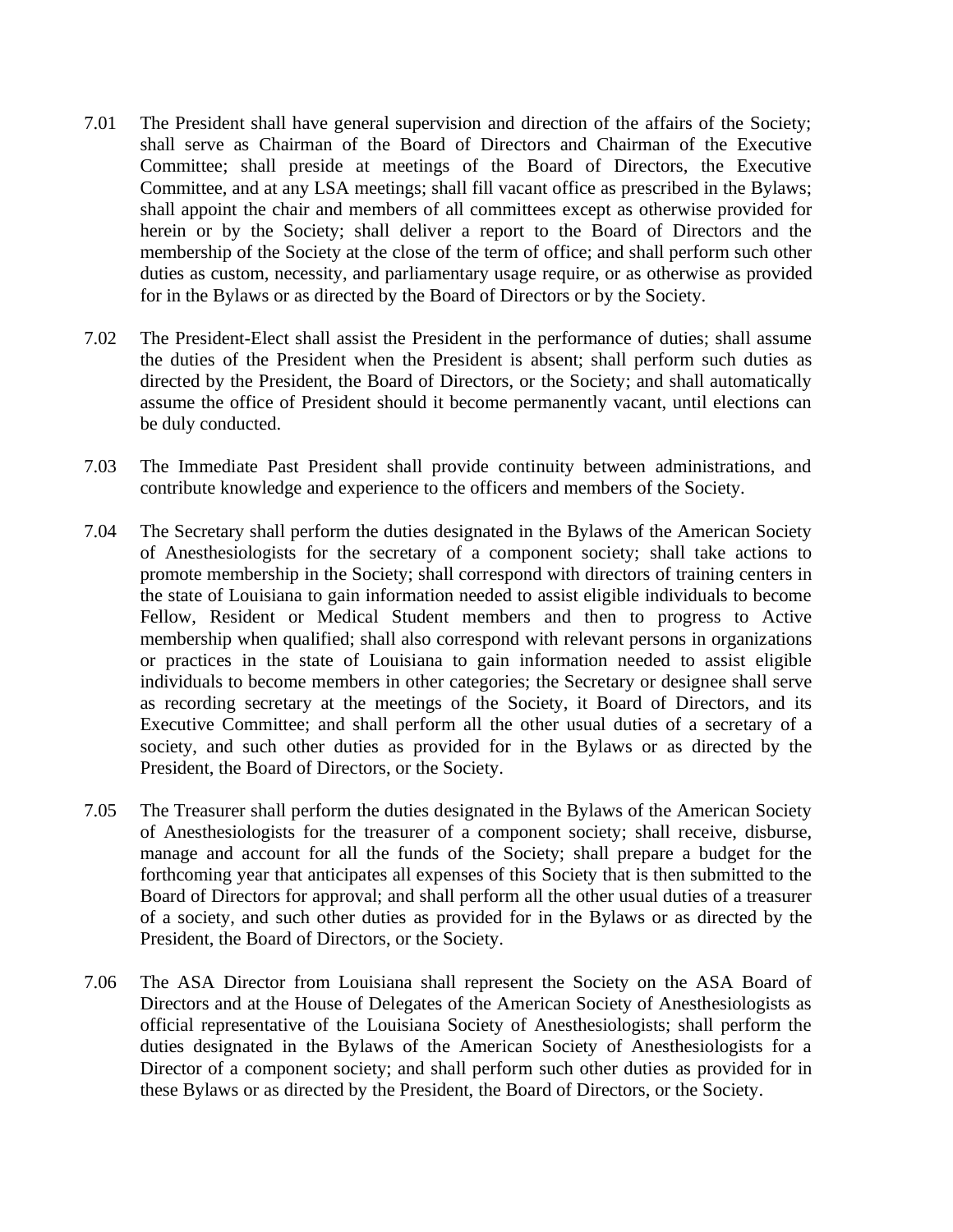- 7.07 The ASA Alternate Director shall assist the ASA Director; shall attend such meetings as the ASA Director attends to the extent possible; shall assume the duties of the Director when the Director is absent; shall automatically assume the office of the Director should it become vacant, until elections can be duly conducted; and shall perform such other duties as directed by the President, the Board of Directors, or the Society.
- 7.08 Delegates, selected by the LSA Board of Directors, shall represent this Society in the House of Delegates of the American Society of Anesthesiologists; shall counsel whenever possible with the Officers and Board of Directors of this Society on all matters pending in the House of Delegates to ascertain that actions taken by the Delegates are in accordance with the best interests and desires of this Society; shall attend each meeting of the House of Delegates of the American Society of Anesthesiologists, and such other meetings as are customary for Delegates to attend, or make certain that this Society is fully represented thereat; and shall perform such other duties as directed by the President, the Board of Directors, or the Society.

## **ARTICLE 8 - BOARD OF DIRECTORS**

- 8.01 The Board of Directors of the Society shall be composed of the President, President-Elect, Immediate Past-President, Secretary, Treasurer, ASA Director, ASA Alternate Director, any member holding an office on the Administrative Council of the ASA, Directors from the Louisiana Districts, an Academic Affairs Director, a Private Practice Director, a Veterans Affairs Director and a Director Member-At-Large. Other members may be invited to attend Board meetings or to advise but these members shall not have a vote in matters before the Board. Resident members who hold national office and a resident and a student component representative may also attend in a non-voting capacity.
- 8.02 Each member of the Board shall have one vote and members of the Board must cast their own vote. A vote may be electronic, in person or via telephone as agreed on by the members of the Board prior to the vote. Members may only act in one capacity for the purpose of voting. In other words, members of the Board holding two offices such as Director and Past-President shall have only one vote on the Board. Simple majority of Board members present shall rule.
- 8.03 The Board may conduct business in person or by electronic means. A quorum shall be composed of at least a majority of the Board members and is necessary to conduct the business of the Board of Directors.
- 8.04 Nominations will be accepted for Director positions and if the position is contested, an election will be called in accordance with these Bylaws including the Term Limits provision of Article 6.11. If the position is uncontested, the President shall appoint the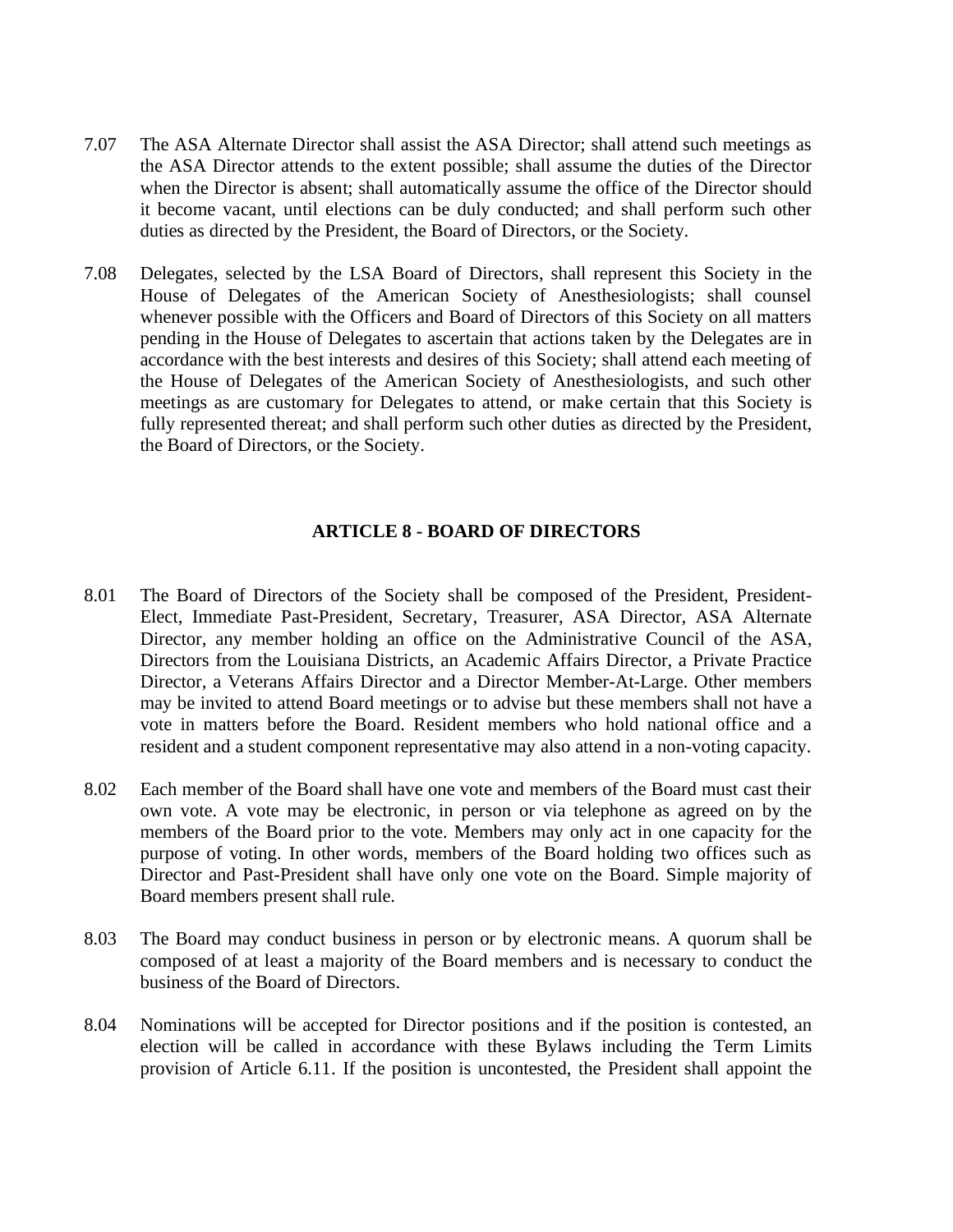Director. The Resident Section Director will be chosen in accord with Article 10 of these Bylaws.

- 8.05 The term of a Director shall be two years.
- 8.06 The geographic Louisiana Districts are:

**Orleans** composed of members in Orleans Parish.

**Jefferson** composed of members in areas including but not limited to Metairie, River Ridge, Kenner, Gretna, Harahan, Harvey, Marrero, LaPlace, Luling and Plaquemines.

**Northshore** composed of members in areas including but not limited to Slidell, Covington, Mandeville, Madisonville, Hammond, Ponchatoula, Pearl River and Bogalusa.

**Baton Rouge** composed of members in areas including but not limited to Baton Rouge and Zachary.

**Acadiana** composed of members in areas including but not limited to Lafayette, Opelousas, New Iberia, Erath, Eunice, Mamou, Houma, Thibodaux and Morgan City.

**Southwest and Central Louisiana** composed of members in areas including but not limited to Lake Charles, Alexandria and Pineville.

**Shreveport** composed of members in areas including but not limited to Shreveport and Bossier City.

**Northeastern** composed of members in areas including but not limited to Monroe, West Monroe, Ruston and Bastrop.

The other Director positions are:

**Academic Affairs Director** is an active member affiliated with an anesthesiology residency program in the state who is to represent the academic perspective in the Society.

**Private Practice Director** is an active member affiliated with a private practice group in the state who is to represent the private practice perspective in the Society.

**Veterans Affairs Director** is an active member affiliate with a VA hospital who is to represent the VA perspective in the Society.

**Director Member-At-Large** is an active member who represents the general Society membership and may be affiliated with any practice in the state.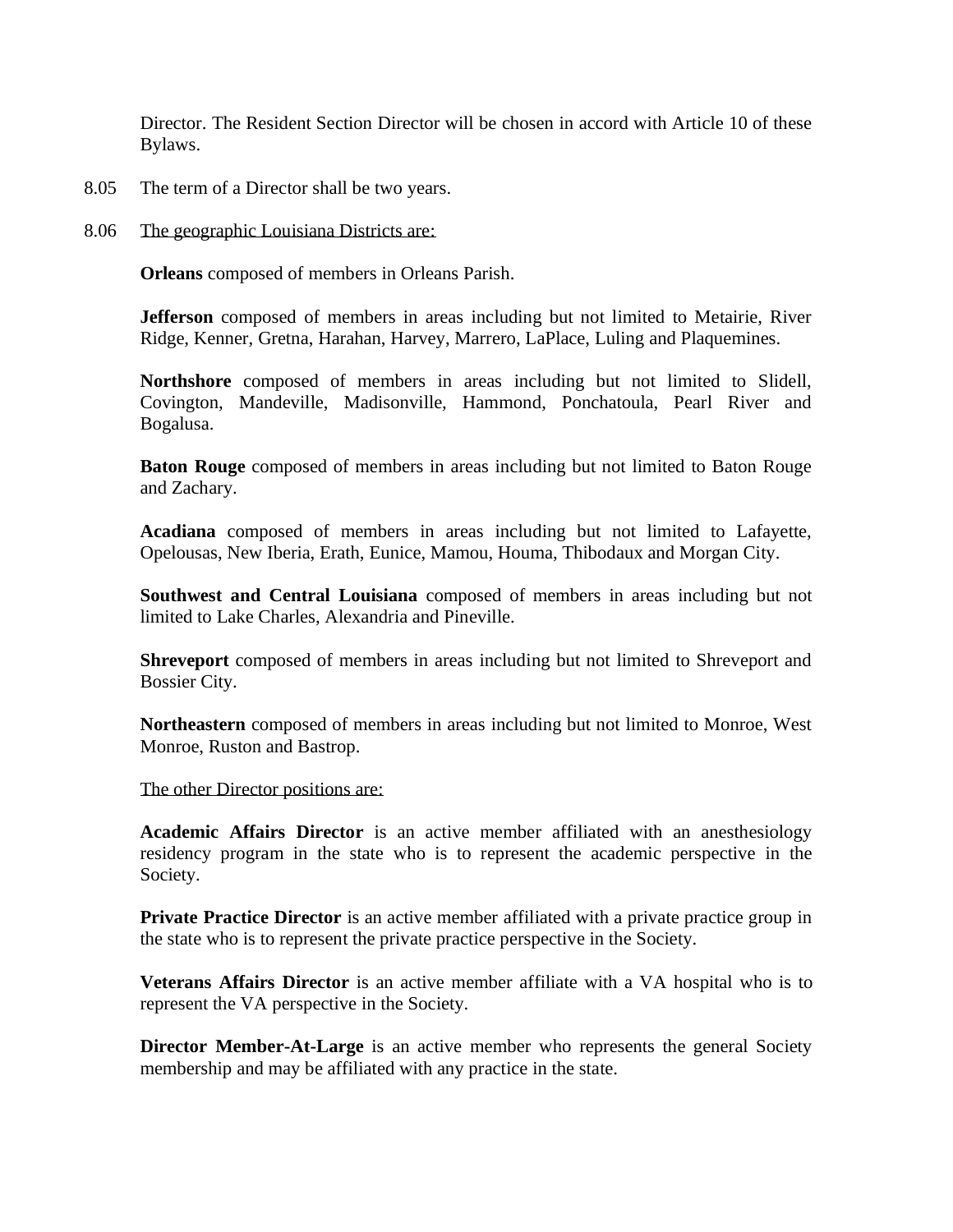- 8.07 The Board of Directors shall manage the business and financial affairs of this Society, and in the interim between meetings of the Society may act upon matters which would otherwise require special meetings of the Society, except for those functions restricted in the Bylaws to the Society as a whole.
- 8.08 The Board of Directors is charged and entrusted as follows: it shall have the power to delegate its authority to officers or committees of the Society as it sees fit; it shall determine the amount of dues and the annual assessment if any; it may inspect any and all financial and other records and accounts of the Society; and it shall have final authority concerning censure, suspension, expulsion, or other matters relating to membership in this Society, subject to the provisions of the Bylaws.
- 8.09 All actions of the Board shall be reported by the President or designee to the membership of the Society at its Annual Meeting, where such action by the Board is subject to modification or revocation by the membership by a majority vote of those voting.
- 8.10 The Board of Directors shall meet no less than two times each year either in person or electronically at a time to be determined by the President. Other meetings may be called by the President, with the approval of the Executive Committee of the Board of Directors.
- 8.11 The Executive Committee of the Board of Directors shall be composed of the President, President-Elect, Immediate Past President, Secretary, Treasurer, ASA Director and ASA Alternate Director.
- 8.12 The Executive Committee shall act in the interim between meetings of the Board of Directors upon specific matters which would ordinarily require special meetings of the Board of Directors.
- 8.13 The Executive Committee shall expedite, execute, and administer the previous actions and directives of the Board of Directors and the Society. The Executive Committee has no policy making power, and functions only under direction of the Board of Directors; its actions are subject to review and approval by the Board of Directors.
- 8.14 Meetings of the Executive Committee may be in person or electronic and shall be held upon call of the President or at the request of any two Executive Committee members. Any three members of the Executive Committee shall constitute a quorum, a majority of which can do business.
- 8.15 The Executive Committee shall submit a report of its activities at each meeting of the Board of Directors.

# **ARTICLE 9 - COMMITTEES**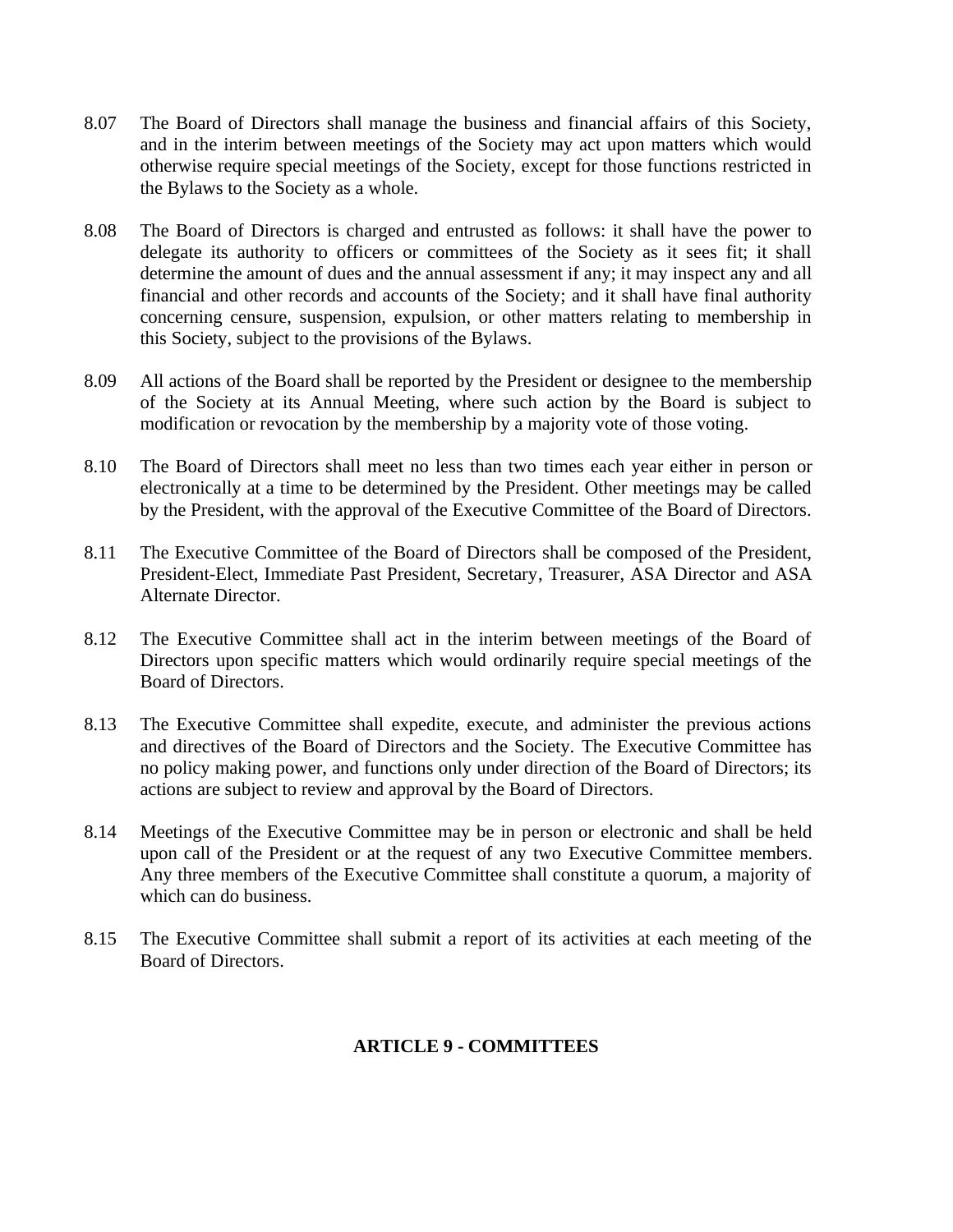- 9.01 There are **Standing** and **Special (ad hoc) Committees** of this Society. The committees shall be composed of members of the Society appointed by the President unless otherwise provided for in these Bylaws. Ad hoc committees sunset after one year or with the end of the term of the President that created them, whichever comes first.
- 9.02 The terms of office of the chairmen and members of Standing Committees shall be for the term of office of the President appointing them, unless otherwise provided for by the Bylaws, the Board of Directors, or the Society.
- 9.03 The Standing Committees continue from year to year, and the President shall announce their membership at the time of taking office unless otherwise provided for in these Bylaws. A Committee or Committee position may be left dormant if there is not sufficient interest or need demonstrated.

The **Standing Committees** of the Society shall be:

**Committee on Constitution, Bylaws, and Rules** shall be composed of a chairman and at least two members; it shall recommend amendments to the Bylaws to insure consistency with the actions of the policy-making bodies of this Society; and it shall prepare amendments which it considers advisable to facilitate the work and best interest of this Society.

**Committee on Public Relations** shall be composed of a chairman and at least two members; it shall promote relations of the Society with the public, other medical organizations, and hospitals; it shall supervise dissemination of information concerning anesthesiology to the public and to the membership; it may utilize professional assistance to the extent approved by the Board of Directors.

**Committee on Governmental Affairs** shall be composed of a chairman and at least two members; it shall serve as a liaison between this Society and the American Society of Anesthesiologists and its committees in matters related to governmental and legislative affairs; it shall monitor legislative and regulatory activities at all levels of government and report to the Society and its officers as needed on these activities; it shall with guidance from the Society and its leadership, provide advice and guidance to governmental, legislative, and regulatory bodies in hopes of educating them and influencing their actions to the best interests of the Society; and it may utilize professional assistance in these functions to the extent approved by the Board of Directors.

**Finance and Budget Committee** shall be composed of five members. The Treasurer shall serve as chairman. The Committee shall review the annual budget to be submitted by the President. It shall establish an annual budget, a dues structure, and select appropriate investments for surplus funds for approval by the Board of Directors. It shall assist other committees.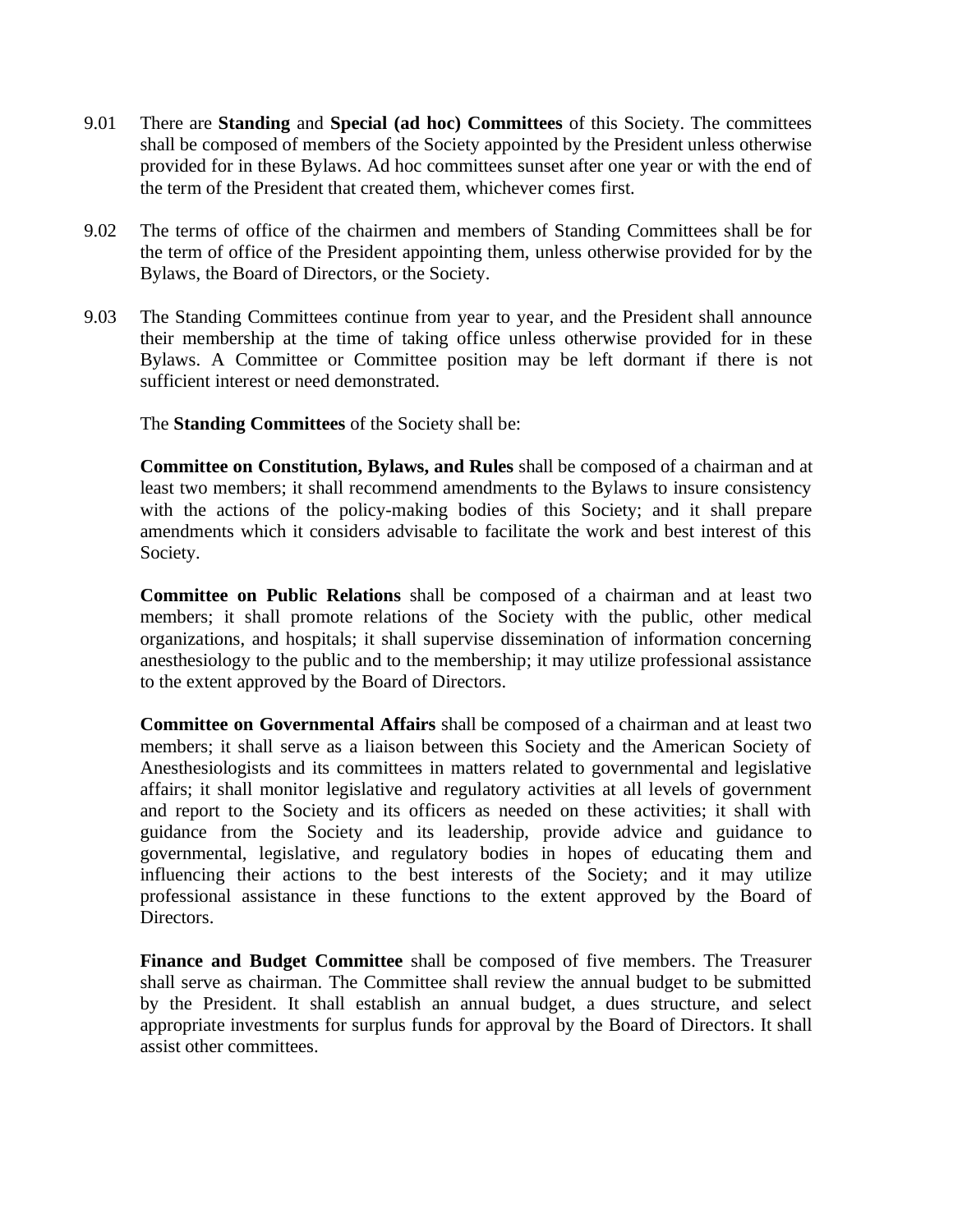**Annual Meeting Committee** shall be composed of a group of the President's choosing. The Committee shall plan and execute the annual meeting. The meeting should be planned so that no financial loss is obligated to the Society unless such plans are preapproved by the Board of Directors.

9.04 **Special (ad hoc) Committees** of the Society may be convened at the direction of the President and/or the LSA Board of Directors. These committees include but are not limited to:

**Committee on Education and Research** which shall be composed of a chairman and at least two members; it shall plan, prepare, and secure all scientific programs for the Society. Final approval must be given by the Board of Directors of the Society. The committee will review all applications for research grants and make recommendations to the Board of Directors for final approval

**Membership Committee** which shall be composed of a chairman and at least three members; it shall conduct investigations and make decisions by majority vote on applications for all categories of membership and submit recommendations on such applications to the Board of Directors, except as otherwise provided for in these Bylaws; and it shall encourage qualified persons to apply for membership in the Society. It may act as a liaison between physicians desiring to practice anesthesiology in the state of Louisiana and institutions seeking services of anesthesiologists.

**Nominating Committee** which shall consist of a chairman (Immediate Past-President) and at least three members in good standing; it shall nominate one candidate for each office in which there is a vacancy to be filled, or in which the current officer's term is due to expire before the Society would meet again.

**Judicial Committee** shall consist of five Active members in good standing. Membership shall be approved by the Executive Committee. The Immediate Past-President shall serve as Chair of the Judicial Committee once convened. The Judicial Committee shall hear and consider, and at its discretion attempt to adjudicate, all questions of ethics, discipline, professional relationship, and the rights and standings of members of this Society; it shall conduct investigations and hold appropriate hearings as provided for in these Bylaws. In matters involving alleged violations of standards of professional conduct, the decision of the Judicial Committee that no violation occurred shall be final. Neither the Executive Committee nor the Board of Directors shall take any action upon matters within the jurisdiction of the Judicial Committee until the recommendations of the Judicial Committee have been received, and thereafter the action taken by the body having ultimate authority is final and conclusive as to all parties concerned.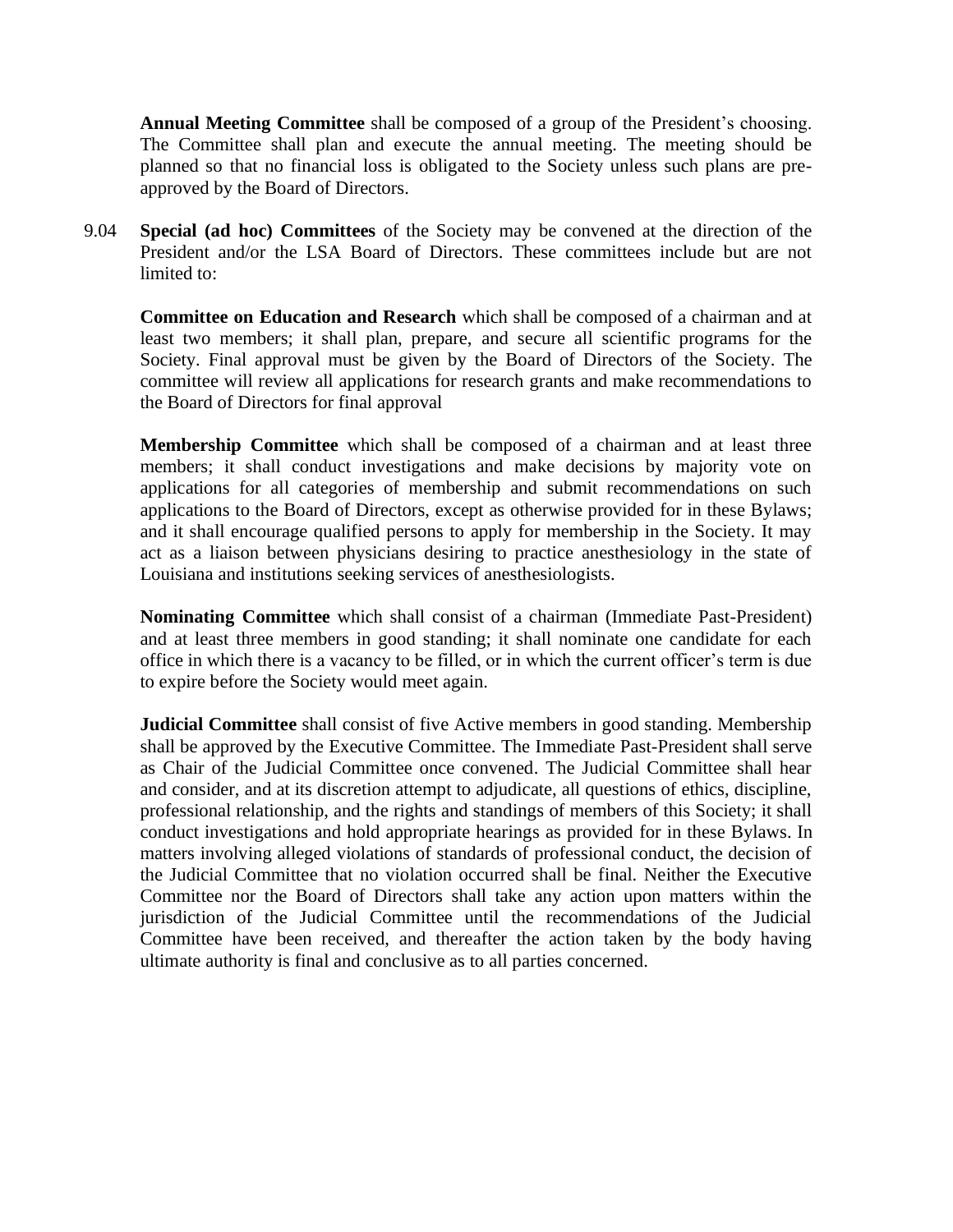#### **ARTICLE 10 - RESIDENT PHYSICIAN SECTION**

- 10.01 The Resident Physician Section of this Society shall be composed of those who are Resident members of this Society.
- 10.02 The Resident Physician Section may enact Rules as it feels necessary and proper for the conduct of its business. Resident Physicians' Section Rules are subject to approval by the Board of Directors.
- 10.03 The members of the Resident Physician Section may be assessed annually in an amount and manner which the Resident Physician Section may determine; the Treasurer of the Louisiana Society of Anesthesiologists may assist in the collection of this assessment.
- 10.04 The Resident Physician Section may hold an Annual Meeting at a time and place approved by the Board of Directors of the Louisiana Society of Anesthesiologists; the Resident Physician Section may elect its officers at this Annual Meeting and conduct other business as needed.
- 10.05 The elected officers of the Resident Physician Section shall include a representative to the Louisiana Society of Anesthesiologists Board of Directors, who shall serve as a nonvoting member of that Board.
- 10.06 All activities of the Resident Physician Section shall be under the auspices of the Louisiana Society of Anesthesiologists.
- 10.07 The Resident Physician Section shall submit a written report of its activities at each meeting of the Louisiana Society of Anesthesiologists Board of Directors.
- 10.08 All actions of the Resident Physician Section shall be subject to the approval of the Louisiana Society of Anesthesiologists Board of Directors.

#### **ARTICLE 11 - FUNDS AND EXPENDITURES**

- 11.01 Funds of the Society are derived from the annual assessment of dues as provided for in these Bylaws, from any special assessments authorized by the Board of Directors, and from such other sources as may be approved by the Board of Directors.
- 11.02 Expenditures of funds of this Society shall be made at the discretion of the Board of Directors.
- 11.03 Checks issued by the Society must bear the signature of the Treasurer or the President. The Treasurer may, with annual approval of the Board of Directors, designate the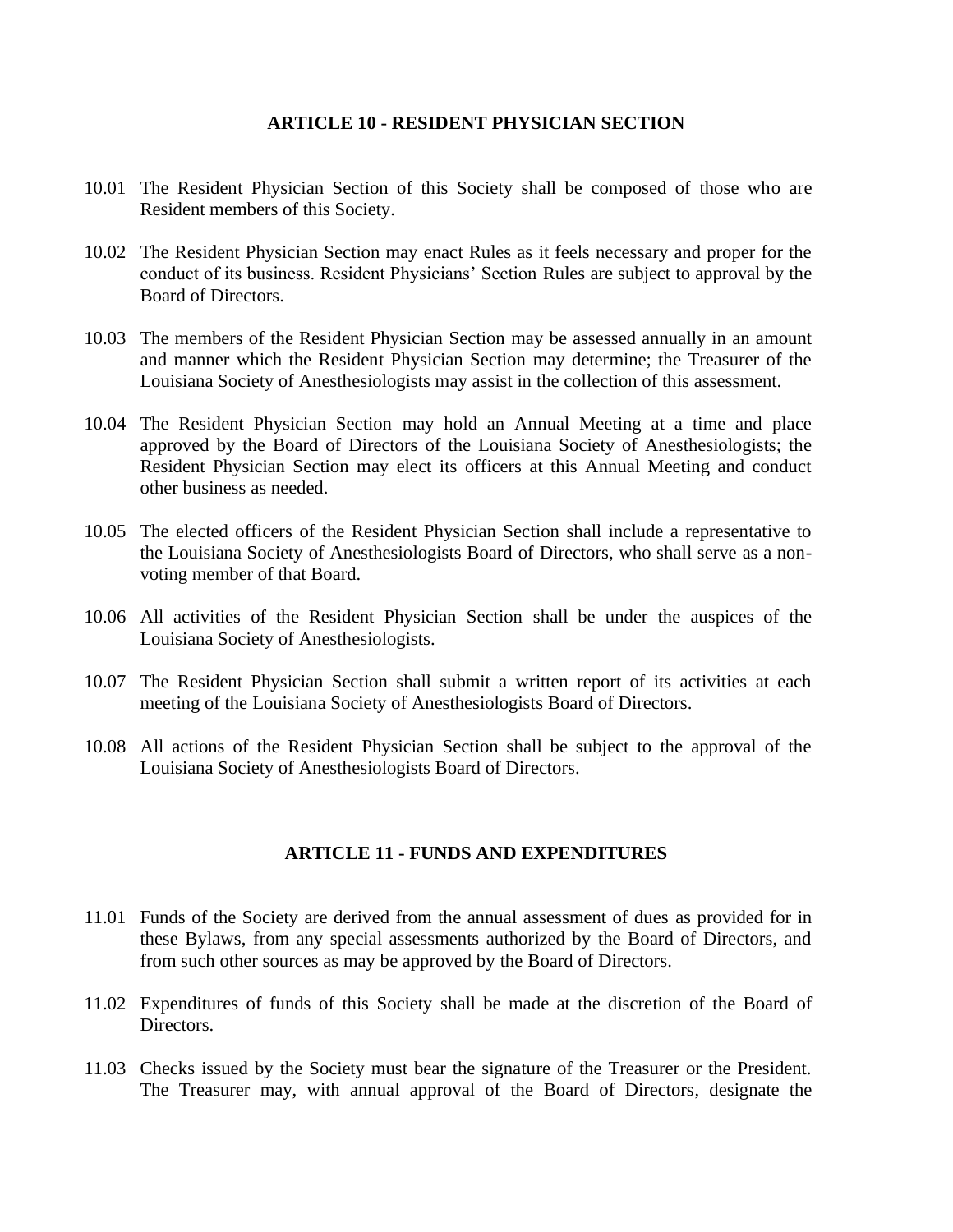Society's Executive Director to create and sign checks and/or issue proper payment of Society funds authorized by the Board of Directors up to the amount of \$500.00. The Board of Directors or President may withdraw approval at anytime.

11.04 The financial accounts and records of the Society shall be audited annually as directed by the Board of Directors.

#### **ARTICLE 12 - PARLIAMENTARY AUTHORITY**

- 12.01 The official parliamentary authority of this Society shall be the latest edition of the American Institute of Parliamentarian Standard Code of Parliamentary Procedure in accordance with ASA bylaws.
- 12.02 The President may appoint a Parliamentarian from the membership of the Society whose duties shall be to assist and advise the President in parliamentary matters.
- 12.03 The Bylaws of the American Society of Anesthesiologists shall be adopted and utilized as needed in application to the requirements of this Society, and no provision or action of the Bylaws of this Society, or other actions of this Society, shall have effect if found to be in conflict with the Bylaws of the American Society of Anesthesiologists.

#### **ARTICLE 13 - REFERENDUM**

- 13.01 Any matter which affects this Society may be referred to the Active members of the Society for a general vote, being submitted to them upon a two-thirds vote of the total membership of the Board of Directors, or upon a written request signed by at least fifteen percent of the Active members of this Society.
- 13.02 Voting on the question shall be determined by a majority vote at an Annual Meeting of the Society, or by a two-thirds vote of the Active members in good standing responding to an electronic or mail ballot, if such ballot shall be authorized by the Board of Directors.

#### **ARTICLE 14 - AMENDMENT**

14.01 These Bylaws may be amended or suspended at the annual meeting of the Society by a two-thirds vote of the Active members in good standing present at the meeting, or by a